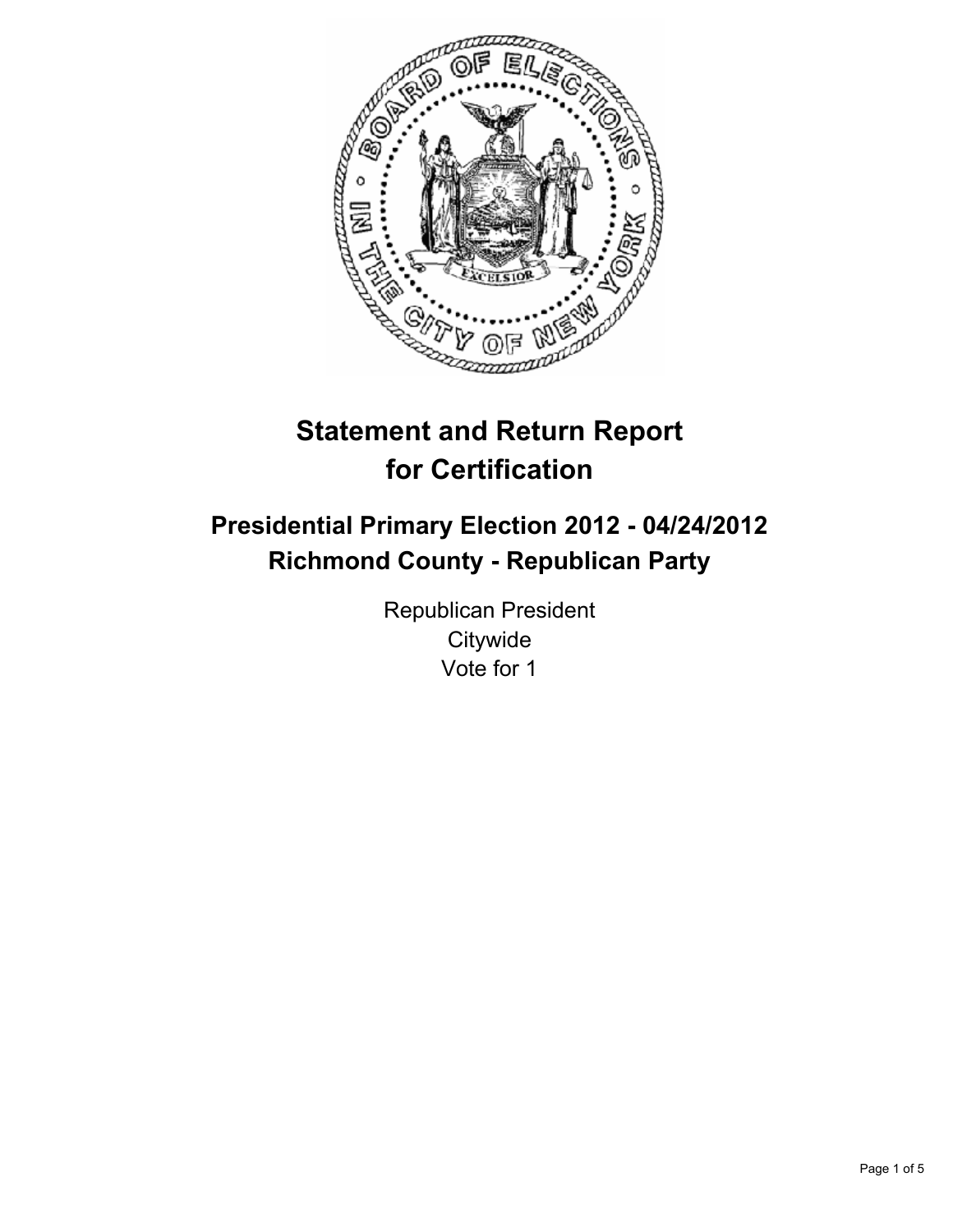

#### **13th Congressional District**

| <b>Assembly District 60</b>                              |                |
|----------------------------------------------------------|----------------|
| PUBLIC COUNTER                                           | 793            |
| <b>EMERGENCY</b>                                         | $\pmb{0}$      |
| ABSENTEE/MILITARY                                        | 133            |
| <b>FEDERAL</b>                                           | $\overline{2}$ |
| SPECIAL PRESIDENTIAL                                     | $\pmb{0}$      |
| <b>AFFIDAVIT</b>                                         | $\mathbf{1}$   |
| <b>Total Ballots</b>                                     | 929            |
| Less - Inapplicable Federal/Special Presidential Ballots | $\mathbf 0$    |
| <b>Total Applicable Ballots</b>                          | 929.00         |
| <b>RON PAUL</b>                                          | 90             |
| <b>NEWT GINGRICH</b>                                     | 107            |
| <b>MITT ROMNEY</b>                                       | 659            |
| <b>RICK SANTORUM</b>                                     | 68             |
| <b>Total Votes</b>                                       | 924            |
| Unrecorded                                               | 5              |
| <b>Assembly District 61</b>                              |                |
| PUBLIC COUNTER                                           | 725            |
|                                                          |                |
| <b>EMERGENCY</b>                                         | $\mathbf 0$    |
| ABSENTEE/MILITARY                                        | 137            |
| <b>FEDERAL</b>                                           | $\overline{7}$ |
| SPECIAL PRESIDENTIAL                                     | $\pmb{0}$      |
| <b>AFFIDAVIT</b>                                         | $\mathbf 1$    |
| <b>Total Ballots</b>                                     | 870            |
| Less - Inapplicable Federal/Special Presidential Ballots | $\mathbf{0}$   |
| <b>Total Applicable Ballots</b>                          | 870.00         |
| <b>RON PAUL</b>                                          | 121            |
| <b>NEWT GINGRICH</b>                                     | 91             |
| <b>MITT ROMNEY</b>                                       | 580            |
| <b>RICK SANTORUM</b>                                     | 66             |
| <b>Total Votes</b>                                       | 858            |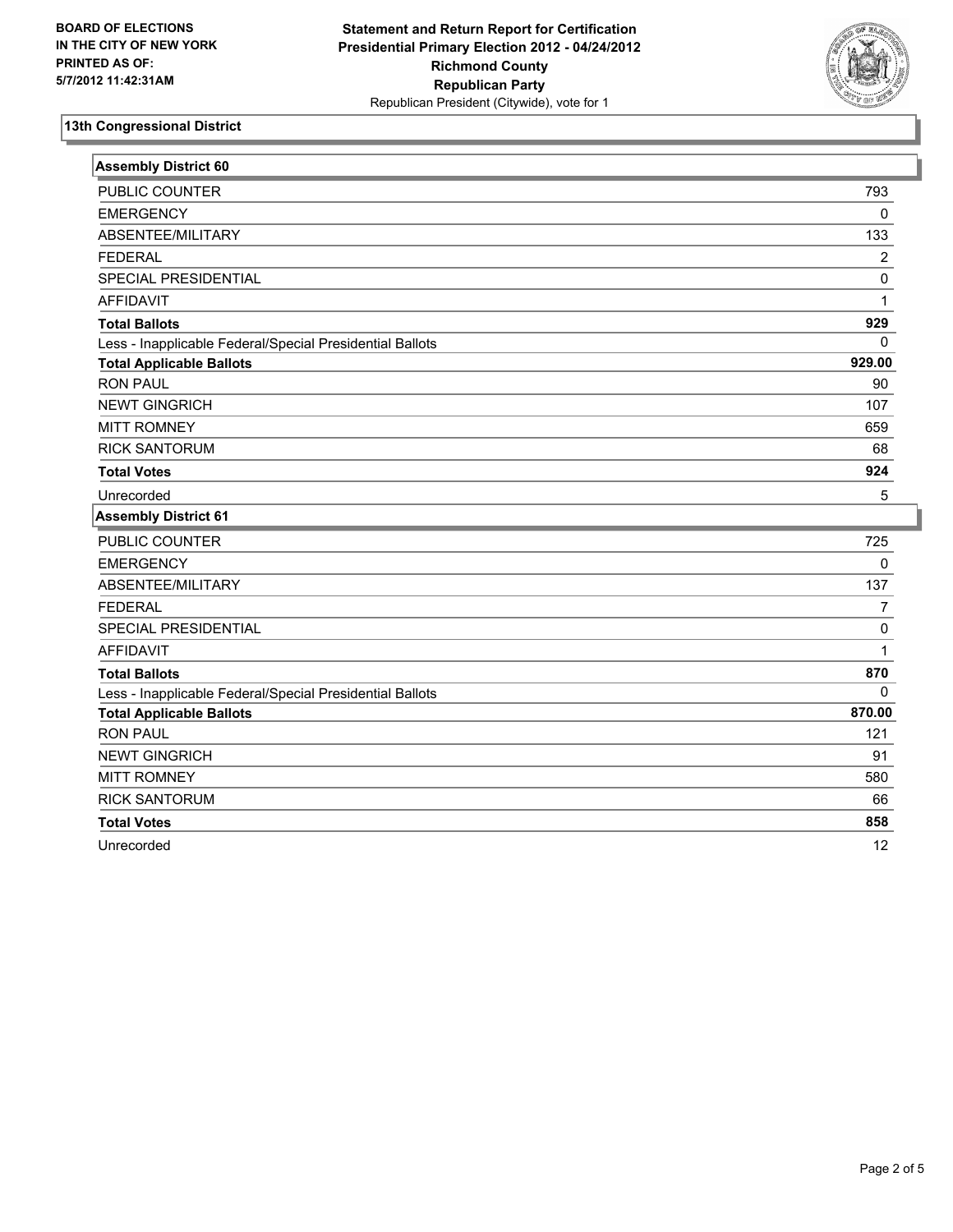

#### **13th Congressional District**

| <b>Assembly District 62</b>                              |                |
|----------------------------------------------------------|----------------|
| PUBLIC COUNTER                                           | 1,520          |
| <b>EMERGENCY</b>                                         | 0              |
| ABSENTEE/MILITARY                                        | 235            |
| <b>FEDERAL</b>                                           | 7              |
| SPECIAL PRESIDENTIAL                                     | 0              |
| <b>AFFIDAVIT</b>                                         | 3              |
| <b>Total Ballots</b>                                     | 1,765          |
| Less - Inapplicable Federal/Special Presidential Ballots | 0              |
| <b>Total Applicable Ballots</b>                          | 1,765.00       |
| <b>RON PAUL</b>                                          | 196            |
| <b>NEWT GINGRICH</b>                                     | 170            |
| <b>MITT ROMNEY</b>                                       | 1,310          |
| <b>RICK SANTORUM</b>                                     | 87             |
| <b>Total Votes</b>                                       | 1,763          |
| Unrecorded                                               | $\overline{2}$ |
| <b>Assembly District 63</b>                              |                |
| <b>PUBLIC COUNTER</b>                                    | 873            |
| <b>EMERGENCY</b>                                         | 0              |
| ABSENTEE/MILITARY                                        | 177            |
| <b>FEDERAL</b>                                           | 13             |
| SPECIAL PRESIDENTIAL                                     | 0              |
| <b>AFFIDAVIT</b>                                         | 5              |
| <b>Total Ballots</b>                                     | 1,068          |
| Less - Inapplicable Federal/Special Presidential Ballots | $\Omega$       |
| <b>Total Applicable Ballots</b>                          | 1,068.00       |
| <b>RON PAUL</b>                                          | 107            |
| <b>NEWT GINGRICH</b>                                     | 118            |
| <b>MITT ROMNEY</b>                                       | 774            |
| <b>RICK SANTORUM</b>                                     | 64             |
| <b>Total Votes</b>                                       | 1,063          |
| Unrecorded                                               | 5              |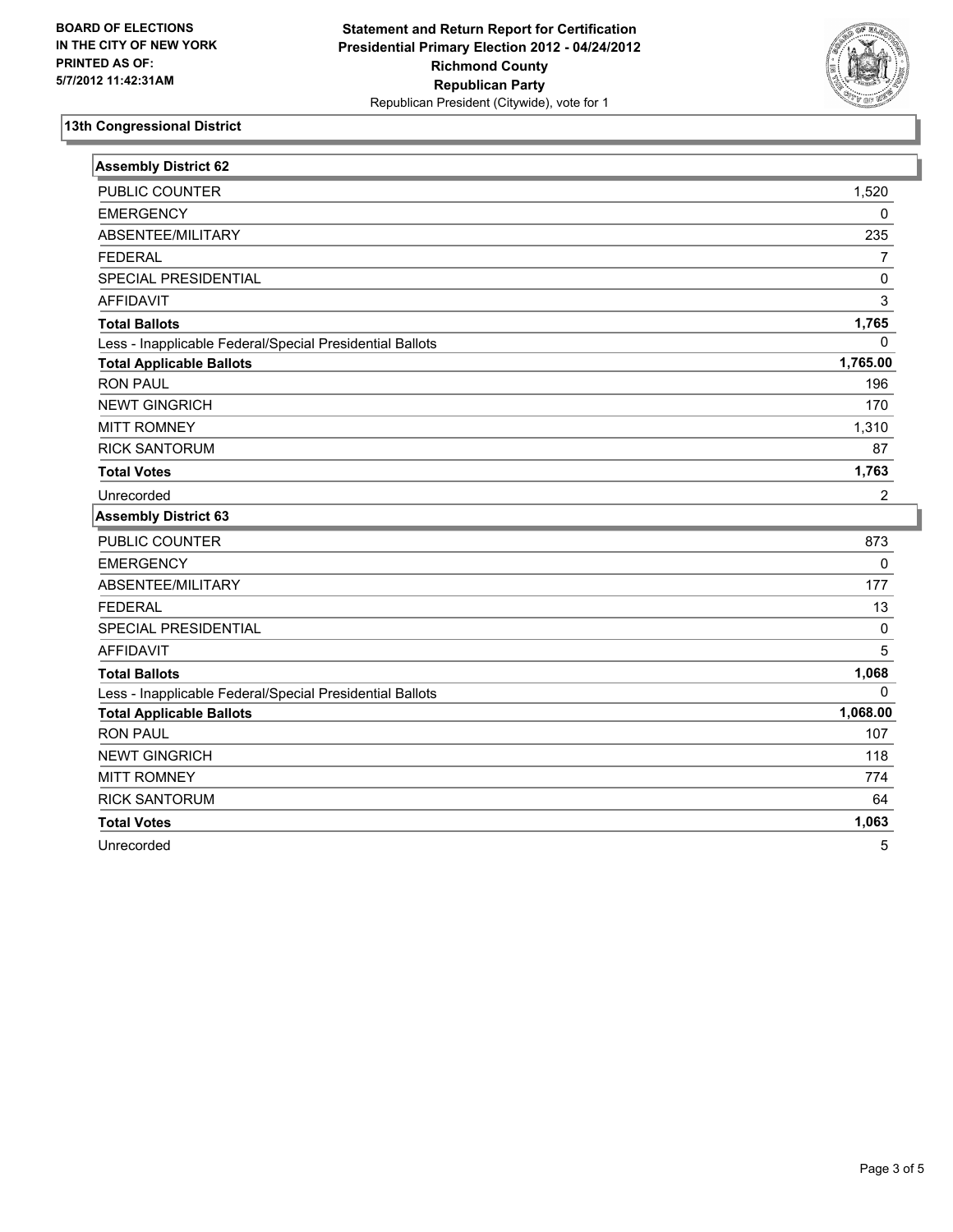

#### **13th Congressional District**

| <b>Total for 13th Congressional District-Richmond County</b> |          |
|--------------------------------------------------------------|----------|
| PUBLIC COUNTER                                               | 3,911    |
| <b>EMERGENCY</b>                                             | 0        |
| <b>ABSENTEE/MILITARY</b>                                     | 682      |
| <b>FEDERAL</b>                                               | 29       |
| <b>SPECIAL PRESIDENTIAL</b>                                  | 0        |
| AFFIDAVIT                                                    | 10       |
| <b>Total Ballots</b>                                         | 4,632    |
| Less - Inapplicable Federal/Special Presidential Ballots     | 0        |
| <b>Total Applicable Ballots</b>                              | 4,632.00 |
| <b>RON PAUL</b>                                              | 514      |
| <b>NEWT GINGRICH</b>                                         | 486      |
| <b>MITT ROMNEY</b>                                           | 3,323    |
| <b>RICK SANTORUM</b>                                         | 285      |
| <b>Total Votes</b>                                           | 4,608    |
| Unrecorded                                                   | 24       |